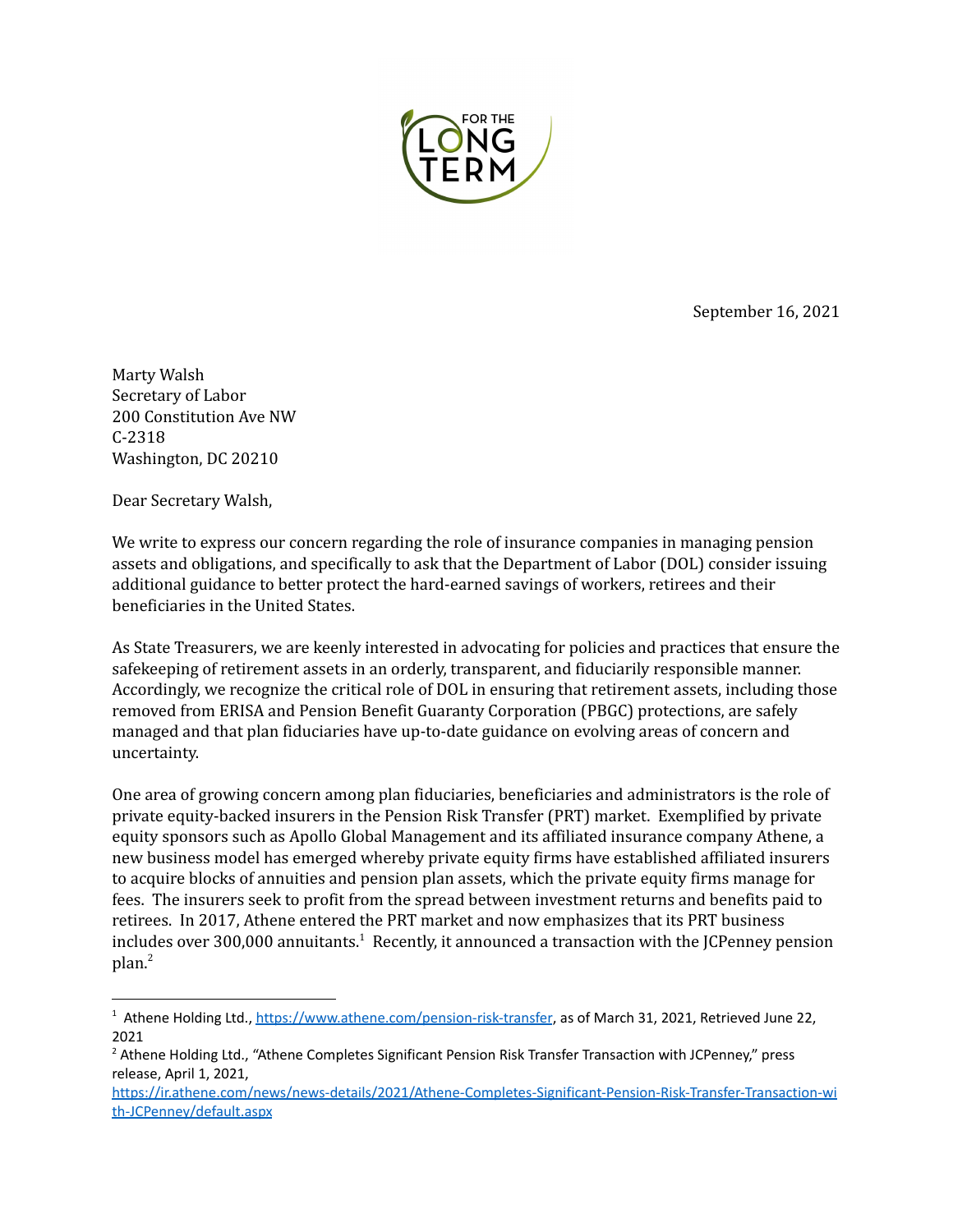As private equity-backed insurers have acquired retirement assets, they have moved some assets away from traditional investments like government bonds to more illiquid and potentially riskier investments. In 2020, The U.S. Department of the Treasury Federal Insurance Office (FIO) reported on the types of assets held by private equity-backed insurers. $3$  FIO found that they "generally own more structured assets relative to capital as compared to traditional life insurers – particularly CLOs [Collateralized Loan Obligations] including lower tier tranches." FIO reported that Athene was the largest holder of CLOs as a percent of group surplus (325%). Further, the FIO noted that "private equity-backed insurers have become significant investors in illiquid and macroeconomic sensitive assets such as CMLs [Commercial Mortgage Loans] and private placements, which are loans made to mostly private middle-market domestic and foreign companies." FIO concluded, "Based on their investment holdings, private equity-backed insurers could potentially be more sensitive to downturns in the credit markets."

This concern has also been expressed in recent media coverage. On June 14, 2020, *NBC News* published an article titled, "As insurance companies take over pension plans, are your payments at risk?" The article reported on Athene's investment practices, including the illiquidity of some of its investments, its high concentration of investments in Apollo-related entities, and its use of reinsurance agreements with affiliated, Bermuda-domiciled companies. On June 1, 2021, *Reuters* published an article titled "Chasing yield, U.S. private equity firms nudge up risk on insurers."

When retirement assets are put into riskier, more complex financial instruments outside the governance of ERISA and PBGC, it behooves regulatory agencies – at both the federal and state level – to ask tough questions and provide guidance to protect plan fiduciaries and beneficiaries.

We believe that this fast-evolving area of pension transactions requires additional review and regulatory guidance. Accordingly, we urge DOL to issue additional guidance to pension plan fiduciaries. DOL's Interpretative Bulletin 95-1 provides guidance on fiduciary duties when selecting an annuity provider to distribute plan benefits. However, as it was created in 1995, it predates the entry of private equity-backed firms into the annuity and PRT markets.

We ask that DOL consider the following questions:

- How should plan fiduciaries assess the risks associated with insurance companies and specifically private-equity backed insurance companies – when selecting an annuity provider to distribute plan benefits?
- How should plan fiduciaries consider the safety of investment portfolios with more complex, structured products than traditional insurers' portfolios?
- How should plan fiduciaries assess an insurer's investments in affiliated "shadow banking" entities that directly originate loans and structured products, such as Athene's investments in Apollo-related entities?

<sup>&</sup>lt;sup>3</sup> Federal Insurance Office, U.S. Department of the Treasury, "Annual Report on the Insurance Industry," September 2020 <https://home.treasury.gov/system/files/311/2020-FIO-Annual-Report.pdf>, pp. 125-6